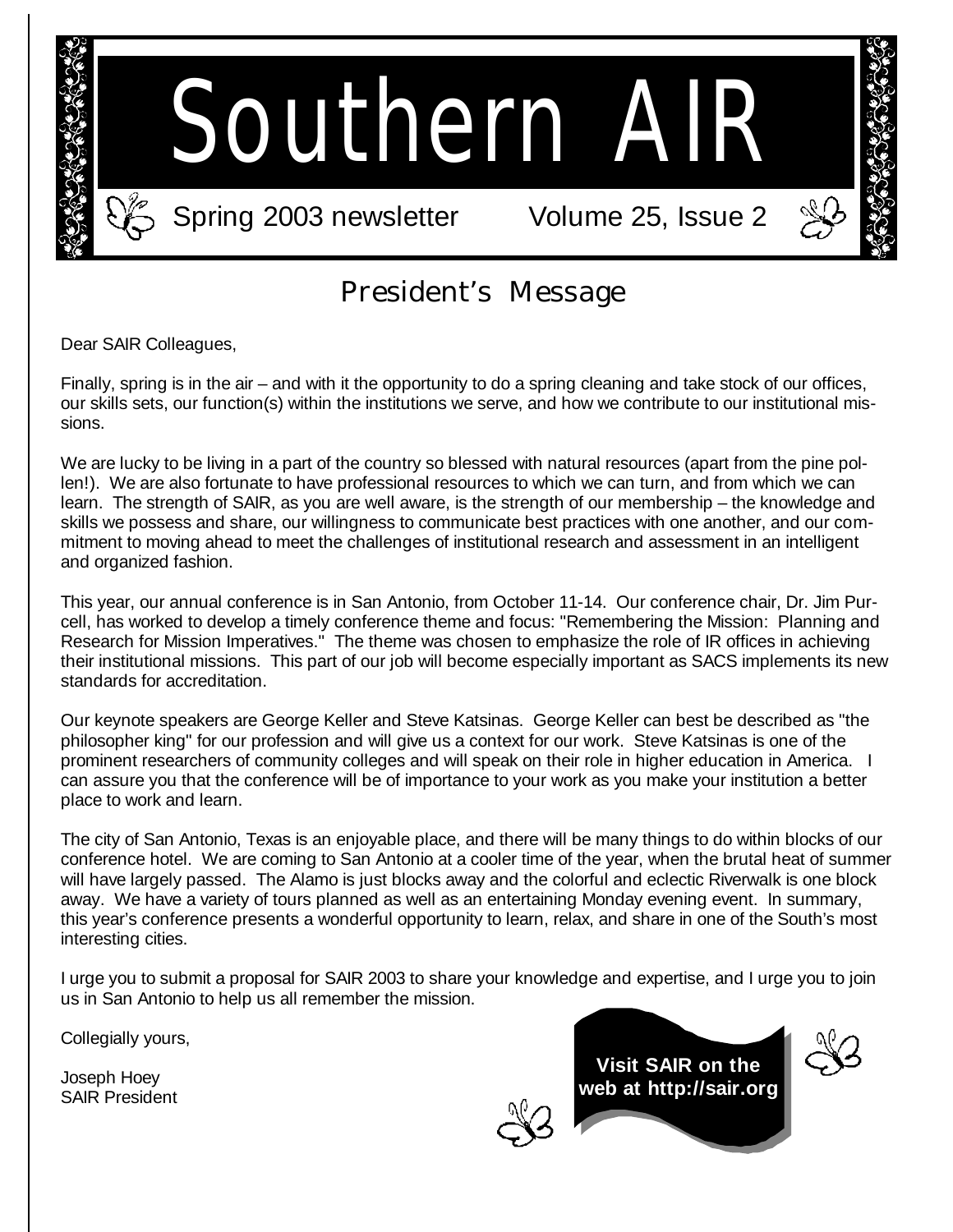

*The Southern Association for Institutional Research*

http://www.sair.org

**President**  Joseph Hoey Georgia Tech

**Vice President**  Jim Purcell Georgia College & State University

**Past President**  Sam Lowther Auburn University

**Treasurer** Ross Griffith Wake Forest University

**Secretary** Teresa Hall University of Alabama at Birmingham

#### **Members at Large**

Marcus Babaoye Wiley College

Jim Eck Rollins College

Julie Fulgham Mississippi State University

Chris Mee Coastal Carolina University

Editor, Southern AIR Jim Eck, Rollins College

Co-Editors, Southern AIR Darla Keel, University of Memphis Ruth Salter, Valdosta State University

Please submit materials for the next issue of Southern AIR by July 1, 2003.

Remembering the Mission: SAIR Conference in San Antonio, Oct. 11— 14 by Jim Purcell, Georgia College & State University

Are you ready to participate in a new learning experience? Are you ready to exchange ideas, brainstorm with your fellow colleagues, and further the endeavors of Institutional Research, Assessment and Planning? Then get ready for education and fun at the SAIR Conference in San Antonio this October!

Visit the conference website at http://info.gcsu.edu/intranet/ippa/sair to get up-to-date conference information.

*Calling all newcomers…*  by Chris Mee, Coastal Carolina University

The SAIR Planning Committee invites all Newcomers to what promises to be a large time at this year's SAIR Conference in San Antonio. We are planning two events **just** for Newcomers. One is the Newcomer's Workshop where you will find out what Institutional Researchers actually do and learn all about the "fun" projects that may come your way. The second event, a crowd pleaser every year, is the Newcomer's Reception. In a relaxed atmosphere, you'll have the opportunity to meet other Newcomers and those of us who have been around for quite awhile. There will even be activities during the Reception that are guaranteed to make you shout for more! These two events are sure to be one of the highlights of the 2003 SAIR Conference. *See you in San Antonio!*

#### Change your attitude and latitude at the AIR Forum, May 18-21, Tampa, FL. by John Kalb, Florida State University

The Tampa Bay area has much to offer while you are not involved in the sure-to-be outstanding and informative sessions. Step onto a streetcar outside the hotel and ride to Ybor City, Tampa's National Historic Landmark District, or head for the Florida Aquarium, Channelside shops, or the Tampa Museum of Art, all in easy walking distance of the hotel. If you like longer walks, go to the University of Tampa, about 30 minutes away. Housed in the 1891 Tampa Bay Hotel, and now a National Historic Landmark, the quintessential Victorian palace features unique Moorish revival architecture and minarets. Also near the hotel is Bayshore Drive; cited by Guinness as the world's longest unbroken stretch of sidewalk, it stretches over six miles along Old Tampa Bay. Walk, run, skate, bike, but do Bayshore Drive while you are in Tampa!

Weather in May is generally sunny with little precipitation, the average mid-May temperature for Tampa is 78 degrees, with a low of 69 and a high of 87. Bring comfortable shoes and tropical garb. Leave the ties at home. Come to Tampa for that change in attitudes and latitudes!

Check the Local Arrangements website at http://www.ir.fsu.edu/AIR\_2003 for Forum related Tampa information and links to local attractions.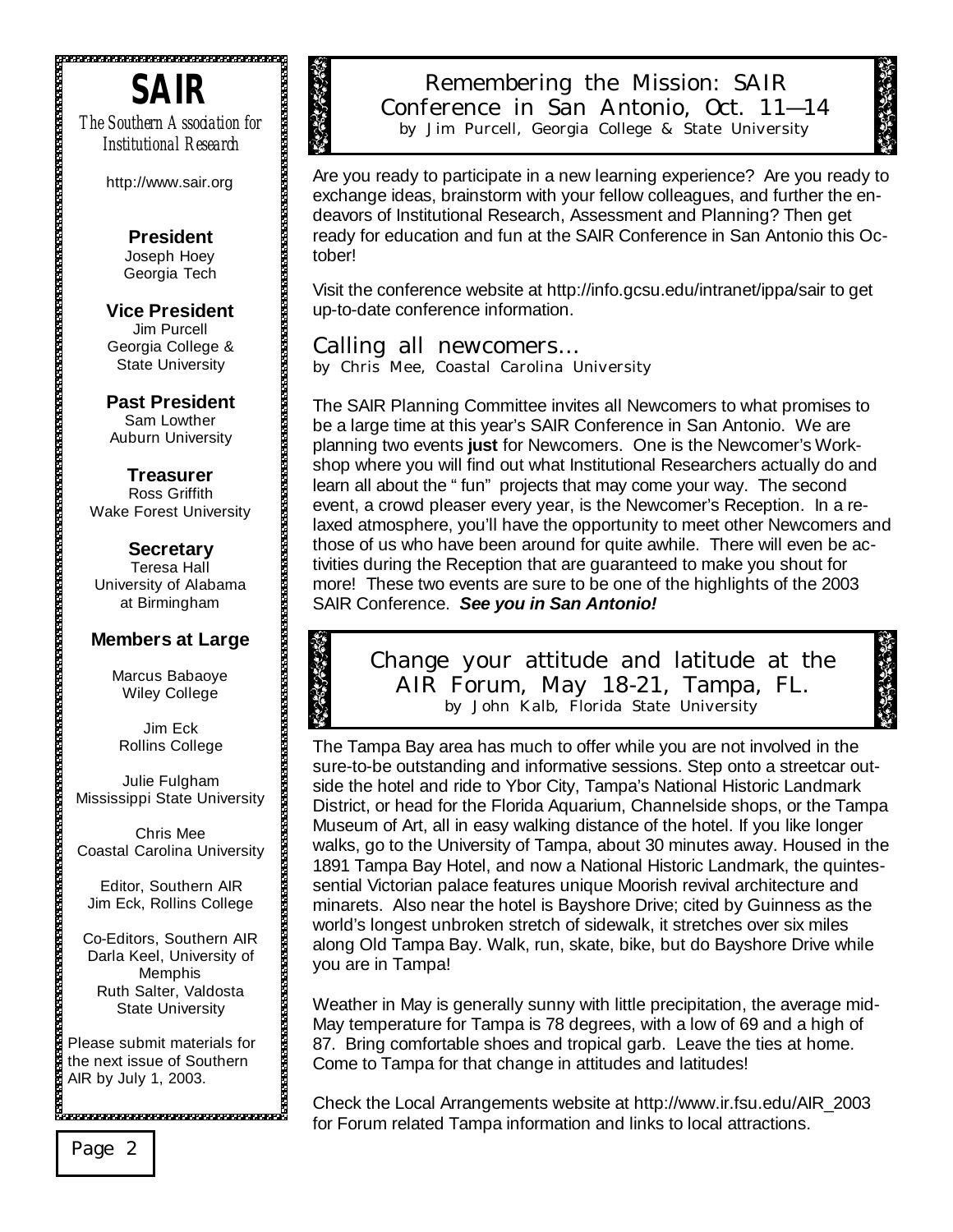

#### SAIR in Biloxi, MS, October 16-19, 2004 by Julie Fulgham, Mississippi State University

Mississippi is excited to host the Southern Association for Institutional Research Conference in beautiful Biloxi, Mississippi. The conference will be held from October 16-19, 2004. Biloxi offers a variety of entertainment from cabaret and balcony seating theatres, presenting the biggest stars this side of Broadway, to the Jack Nicklaus Signature Golf Course – Grand Bear, that is set amid towering pines and cypress wetlands in a pristine Mississippi forest. Of course ample outlet malls are available and convenient for your shopping in Biloxi. Treat yourself to an escape to Bellissimo Spa & Salon, a 16,000 sq. ft. facility that offers an array of treatments and services guaranteed to revitalize your body, mind and spirit.

Theresa Smith's Journey - From China and Beyond SAIR's Outstanding Service Award Recipient Shares Her Story by Theresa Smith, University of Oklahoma

I was born in Kungming, China. As refugees from Communism, my parents settled our family on Taiwan where I was able to attend schools. Eventually, I completed a bachelor's degree in English from National Taiwan University and a master's degree in counseling and guidance from the University of Missouri-Columbia. My earliest jobs were on Taiwan: first, a high school English teacher for two years and then a university assistant professor for one year.

In 1975, I followed my husband to the University of Oklahoma (OU) where he was pursuing a doctoral degree. I felt fortunate to find a transient job as a statistical clerk at the OU Registrar's Office. My responsibility was to compile enrollment and admissions statistics. To improve my skills, I enrolled concurrently in the computer sciences graduate program. In retrospect, these two early experiences laid the foundation for an unexpected career in institutional research (IR). They prepared me for several unsought promotions, including programmer analyst, IR systems analyst and supervisor of IR analysis. In 1983, I became the IR director; and in 1998, the founding director of the Center for Institutional Data Exchange and Analysis. I retired from OU in 2002 and have continued to work part time since.

My career has been a continual process of on-the-job learning. At OU, I learned by adapting to the leadership styles of the five provosts that I served. Each day, my experience was enriched by working with skilled people towards common goals. Discussions occurring on campus, and especially those at the monthly Deans' Council meetings, provided an important context for developing IR applications.

Perhaps the richest resource of all has been my association with fellow institutional researchers. AIR, SAIR, MidAIR and OKAIR have been enormously beneficial. They have provided the knowledge, the expertise and the training required for professional growth. Their outstanding list of accomplishments and role models has been a major source of inspiration. Moreover, their camaraderie and friendship have helped me overcome many obstacles. As a non-native English speaker, I gained some badly needed encouragement from the 1992 SAIR Best Paper Award. In 1995, I received the SAIR Unsung Hero Award for the data-sharing efforts of many true unsung heroes, especially my colleagues in the Southern Universities Group. Finally, I was recognized last fall as the recipient of the James R. Montgomery Outstanding Service Award. These awards will always be treasured reminders of my 20-year association with SAIR.

Even though it was not expected, my career has truly been interesting and rewarding. This was possible because I have received so much from so many. For that, I am deeply grateful.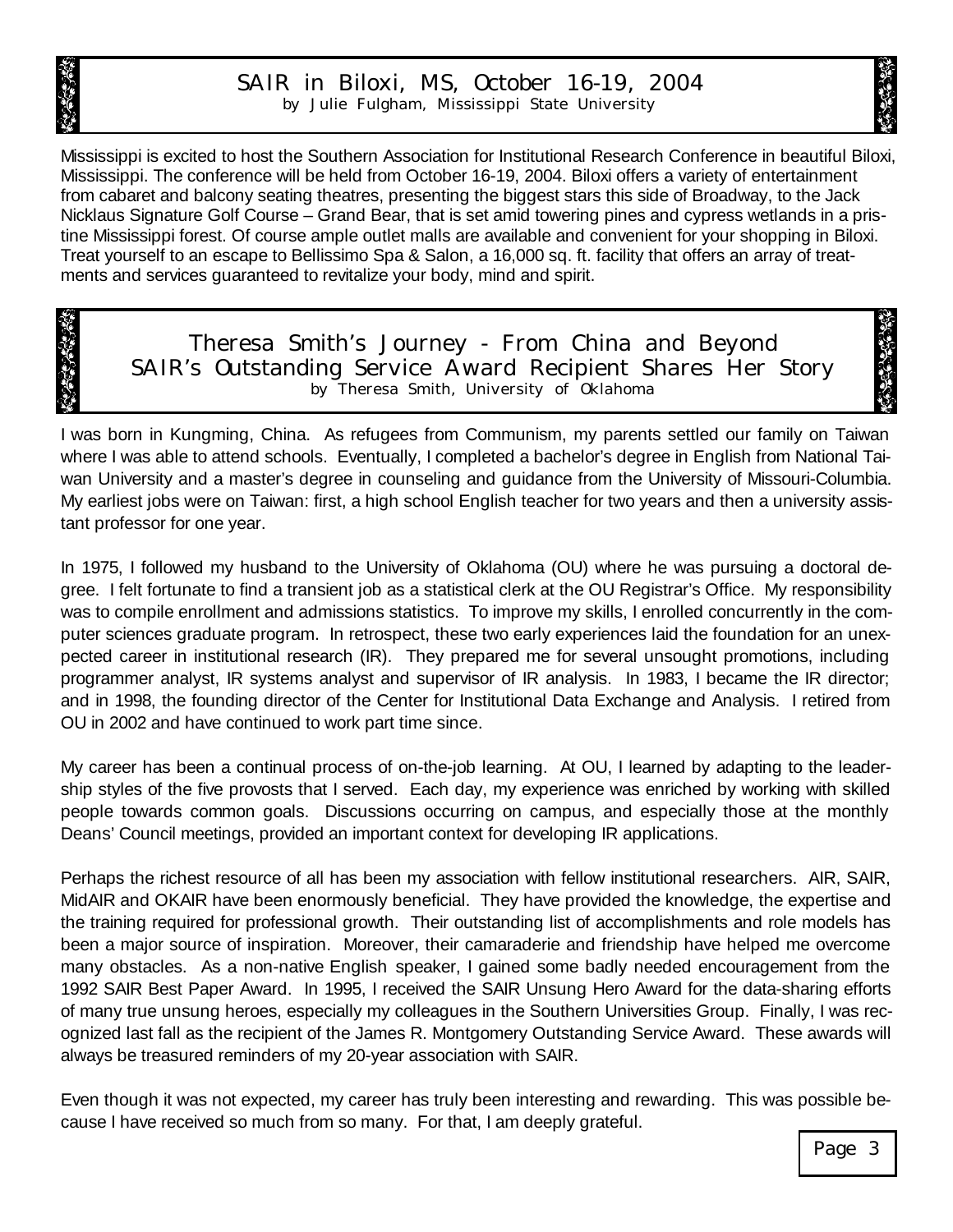#### Southeastern Association for Community College Research's Annual Conference

Southeastern Association for Community College Research is holding their 32nd annual conference. It will be held at the Tradewinds Hotel in St. Petersburg, Florida from July 27 - 30, 2003. The theme is "Creating a Culture of Institutional Effectiveness."

Contact Jonnie Blair of Hopkinsville Community College at 270- 886-3921, ext. 6125, or send an email to jonnie.blair@kctcs.net

> An Update on the New SACS Reaffirmation Process by Mike Moore, Georgia State University

**Aug 7 - 8** TENNAIR (Tennessee) Annual Conference Brentwood, TN. http://oir. memphis.edu/tennairmain

burg, FL (see left for details)

2003 Calendar of Events

**April 18** VAMAP (Virginia) Spring 2003 Drive-In Meeting, Harrisonburg, VA. http://www.vamap.org/spring03.htm

**May 18-21** AIR Forum, Tampa, FL.

**July 16-18** FAIR (Florida) Conference, Fort Myers Beach, FL. http://iea.fau.edu/

**July 27- 30** Southeastern Association for Community College Research, St. Petershttp://airweb.org

fair/conf.htm

**Oct 11-14** SAIR Conference, San Antonio, TX

vision de la component de la component de la component de la component de la component de la component de la c

SACS' accreditation requirements and process have a significant influence on the functions of institutional research and assessment. So it is with much professional interest that we monitor the revision. The following items summarize the revisions:

· Core Requirements and Comprehensive Standards replace the *Criteria for Accreditation*. Most obvious, the number is reduced from the over 450 " must" statements to 12 Core Requirements, 53 Comprehensive Standards and eight Federal Mandates. Clearly by this action, the Commission avoids prescriptive implications and is more dependent on both member institutions and committee evaluators to define a state of quality and how it is to be attained.

The sometimes elaborate and intensive faculty committee process that produced the voluminous self-study is replaced. Compliance Certification is the institution's internal analysis of its compliance with each Core Requirement and Comprehensive Standard. Signatures by the institution's chief executive officer and accreditation liaison are required to certify compliance.

· A succinct Quality Enhancement Plan focusing on an issue or issues that contribute to institutional improvement is submitted.

· The external peer review now has two components. A small off-site review team functions as advisors to the on-site peer review committee by determining an institution's compliance with Standards by making observations about the information submitted as supporting evidence, much like an audit function. The on-site peer review verifies compliance, evaluates actions for the remediation of noncompliance, evaluates the acceptability of the Quality Enhancement Plan, and provides consultation on issues addressed in the plan.

Institutional Research and Effectiveness offices may play an even greater role in the new process. Compared with the old self-study process, the institution's self-assessment of compliance will probably utilize existing administrative structure and functions including IR. The format of supporting documentation will move toward web-based systems to support an off-site review. For more information related to the accreditation process, please feel free to visit SACS at http://www.sacscoc.org/accrrevproj.asp.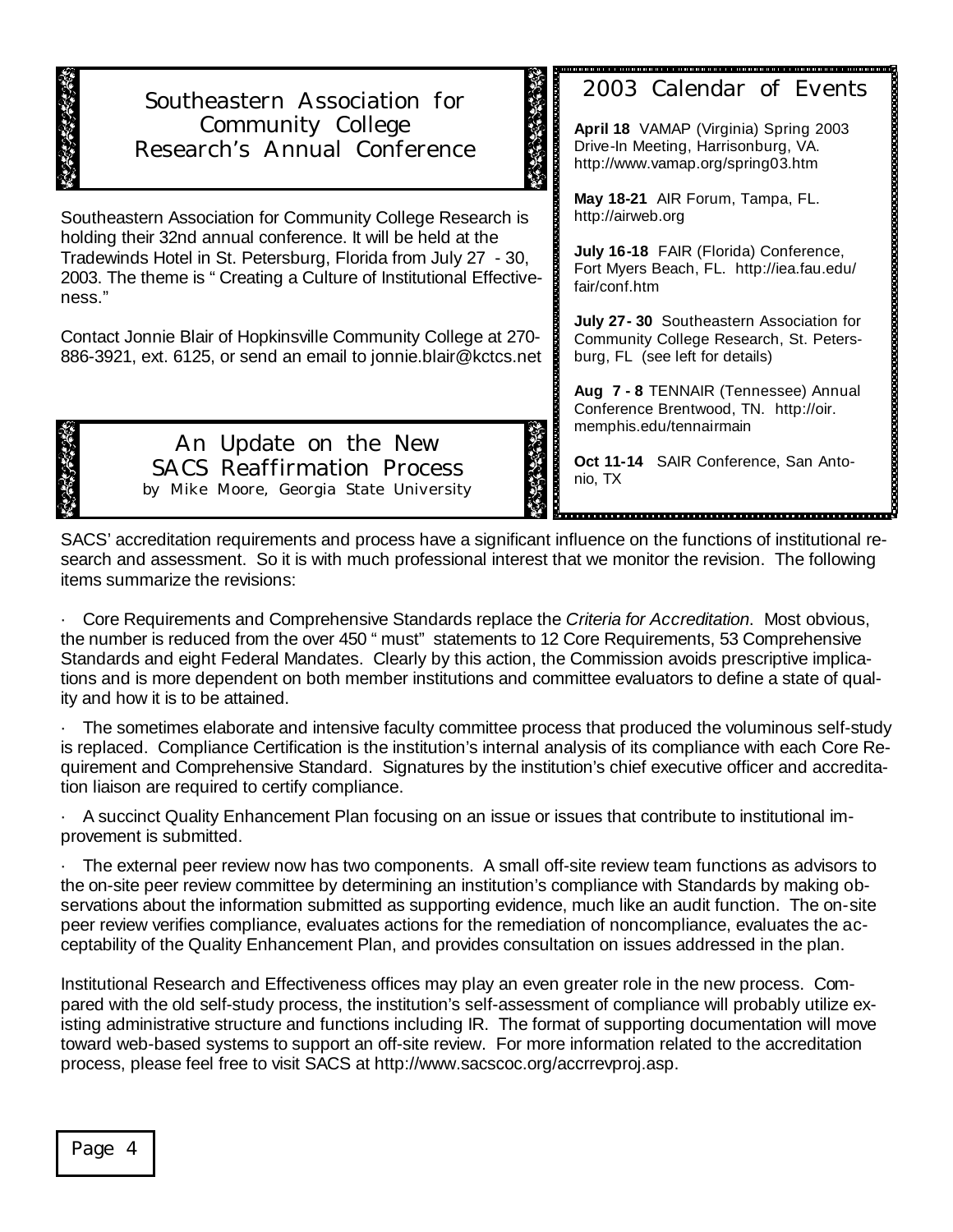### **Remembering the Mission Planning and Assessment of Institutional Imperatives**

# **October 1 1 - 14, 2003 Southern Association for Institutional Research**

## *Call for Participation*

**Sheraton Gunter Hotel San Antonio, Texas**

**SAIR 2003**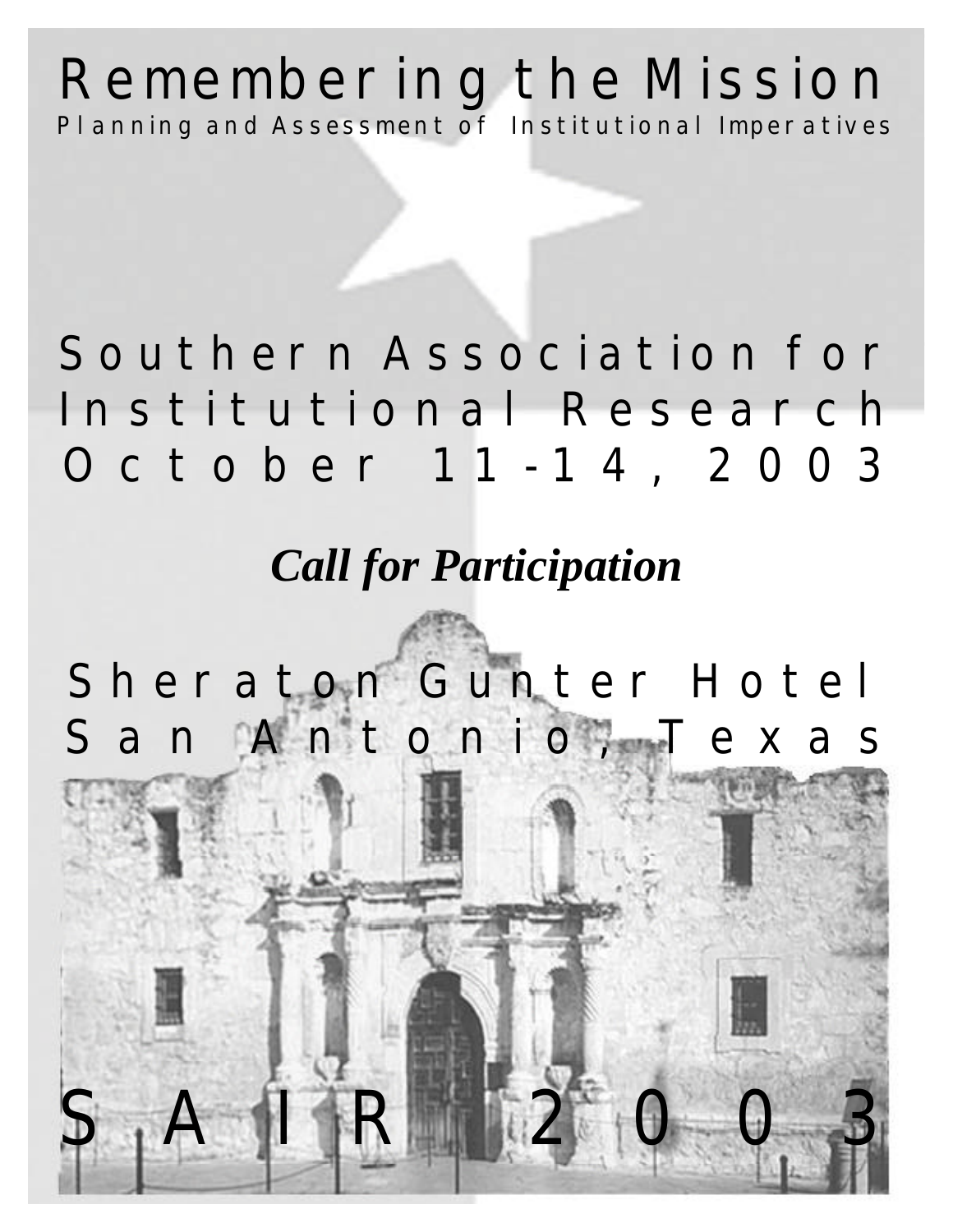### *Call for Participation*

**SAIR Annual Conference Sheraton Gunter Hotel San Antonio, Texas**

**October 11-14, 2003**<br>The you ready to participate in a new learning experience? Are you ready to exchange ideas, brainstorm with your fellow colleagues, and further the endeavors of Institutional Research, Assessment and Planning? Held in San Antonio, Texas, October 11-14, the conference could not be set against a more eclectic and unique backdrop. The historic and elegant Sheraton Gunter is the perfect venue in which to tackle the higher education issues of the day. And when 'enough is enough,' the Sheraton Gunter is within one block from the famous San Antonio Riverwalk with its plethora of restaurants, night clubs and unique shops.

This year's conference theme, *Remembering the Mission: Planning and Assessment of Institutional Imperatives* places emphasis on university missions and the role of Institutional Researcher in assuring the success of the college. In addition, SACS has recognized fulfillment of the college mission as an overriding component of their accreditation standards. Five Tracks have been established to address the most important issues in IR and Assessment today- And you are invited to participate.

The *Assessment Track* will discuss appropriate and effective assessment tools, the utilization of national surveys, valueadded research, and the benefits of graduate assessment.

The *Accreditation Track* sets the framework for preparing for SACS self study and discusses why IR and Assessment are absolutely essential to the new criteria, concentrating on what we can do as researchers to better facilitate the accreditation process.

The *Technology Track* looks at where IR and Assessment are heading in the face of rapid technological change and will address issues such as web programming, software applications, security, and efficient information dispersal.

The *Institutional Research Track* looks at welcoming newcomers into the IR and Assessment field and integrating their work into the academic matrix within which all higher education professionals must work.

The *Community College Track* that will emphasize the diverse nature of problems faced by community colleges, and developing a plan of attack that is appropriate for the unique needs of twoyear Institutions.

# Presentation *Proposal Due Date:*

*P* roposals addressing all areas relevant to the practice of institutional research, assessment, and related disciplines are solicited. Topics reflecting the conference theme are encouraged, but all relevant subjects are welcomed - particularly in the area of institutional effectiveness and assessment. The following types of sessions will be offered.

#### **Papers (45 minutes)**

Papers should describe a research study or an effective process or technique (quantitative or qualitative), present a theoretical approach to a problem or issue, or review the literature on a topic of interest to institutional researchers.

#### **Panels (60 minutes)**

Panel presentations involve two to four persons who present different perspectives on a common theme or topic. The proposal should describe the common theme/topic and the major points to be debated by the panelists. It would also describe how the differing perspectives of each panelist would contribute to the development of the topic.

#### **Poster Session ( two 30 minute sessions)**

Poster sessions involve continual displays of research or projects with two informal 30-minute question and answer sessions. A proposal should include a description of the topic to be addressed and the presenter's experience related to the topic. Poster sessions will be held twice during the conference.

#### **Software Demonstrations (45 minutes)**

Presentations should demonstrate one or more software packages or programming solutions that are applicable to the work of institutional researchers. The proposal should describe the relative strengths, weaknesses, and special features of the product or solution. Hardware required for the software/solution also should be discussed. If Internet access is needed, it must be requested during the proposal process (see box on Proposal Cover Page).

#### **Workshops (3 or 6 hours)**

Workshops provide the opportunity for in-depth discussion and instruction on a single topic. Demonstrations, exercises, group activities, and other methods of experiential learning are appropriate and desirable. Proposals should outline the specific objectives of the workshop, the intended audience (novice or experienced researchers, prerequisite knowledge/skills, etc.), the approaches to be used, and the qualifications of the instructor(s). Proposals also must include an estimate of the expenses to be reimbursed and the minimum and maximum number of participants that can be accommodated. Prior to submitting any proposals requiring computer laboratory facilities, please contact the Program Chair. **Workshops will be conducted on Saturday and Sunday, October 10 -11.**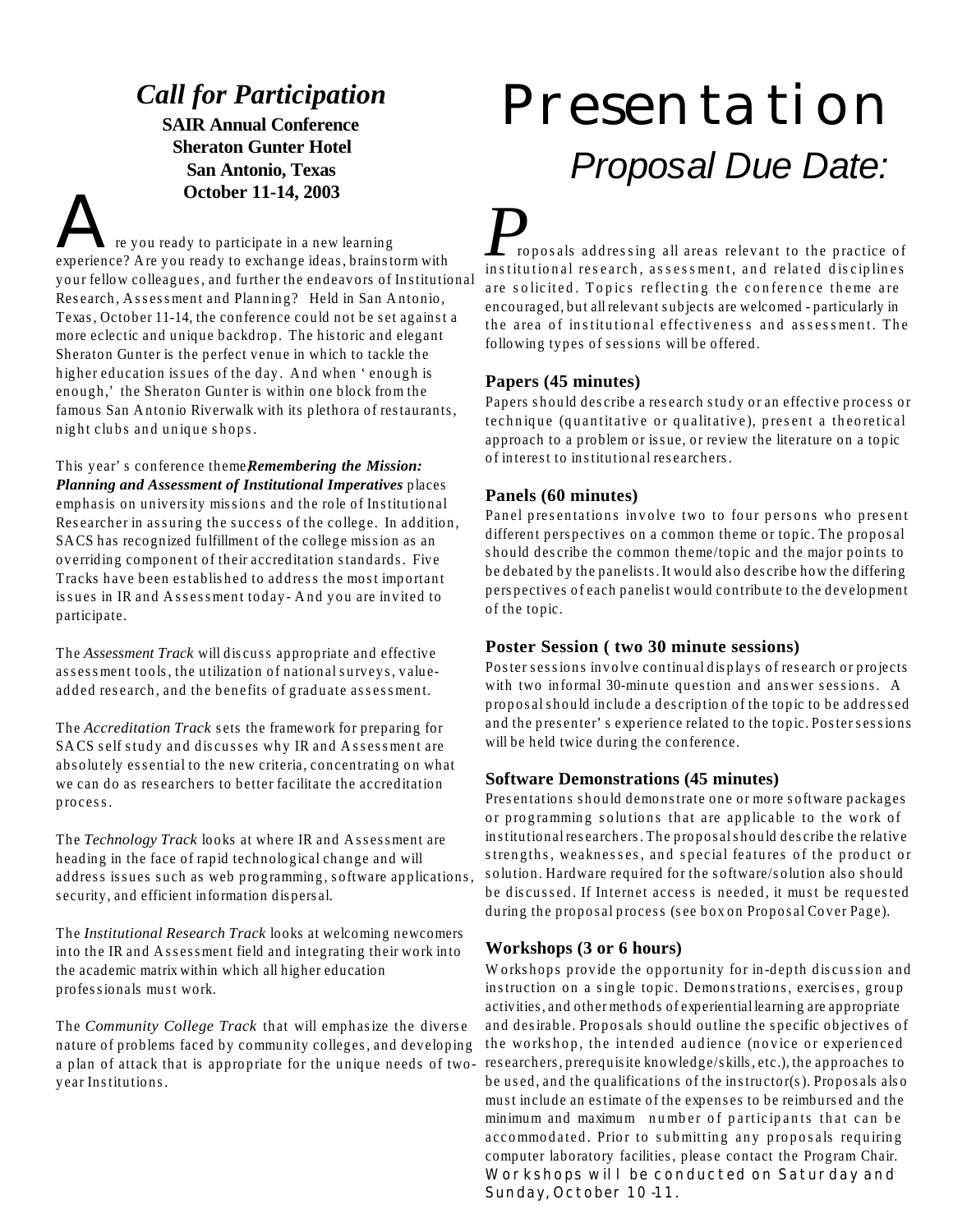# and Proposal Instructions *Postmarked NO LATER THAN JUNE 1, 2003*

#### **Special Interest Group (SIG) Meetings (45 minutes)**

State, regional, sector and topical SIGs are opportunities for discussion of issues and topics of importance to particular groups of participants. To reserve meeting space for a SIG, send two copies of the proposal form to Andy Clark (see address on the Proposal Cover Page). For additional information, contact the Program Chair at **jpurcell@gcsu.edu** or 478-445-63653.

#### **Proposal Submission Instructions**

1. A Proposal Cover Page, an abstract, and six (6) copies of the proposal must be submitted. An electronic copy of the abstract is required as an email attachment.

2. An abstract of no more than 100 words is required. Although some editing may be necessary, most abstracts of accepted presentations will appear verbatim in the conference program.

3. The body of the proposal is limited to three pages and should cover the following: a) significance or timeliness of the topic; b) historical, theoretical, and/or conceptual framework; c) method of inquiry; d) analytical method; and e) intended audience.

4. No reference to authors or their institutions should appear in the body of the proposal.

5. Proposals should be typed, double-spaced, on white  $8\frac{1}{2}$  by 11" paper.

6. Proposals must be postmarked on or before June 1, 2003, and mailed to Jim Purcell at the address on the Proposal Cover Page. No fax transmissions will be accepted. Send electronic abstract as an email attachment to: **jpurcell@gcsu.edu**

7. Primary contacts will be notified in July about the status of their proposals.

#### **Equipment**

An overhead projector and screen will be in each session room and need not be reserved in advance. All requests for other equipment should be submitted and justified during the proposal process (see box on Proposal Cover Page). Reasonable requests will be accommodated as resources permit. For additional information, contact the Program Chair.

#### **Facilitators**

The session facilitators' primary tasks are to introduce the sessions and to assure that they proceed smoothly. This role can be carried out effectively by either veteran or first-time attendees, and is an excellent way to become involved in SAIR. If you would like to serve as a facilitator, complete the name and address section on the proposal form, check the statement indicating your intent to serve, and mail two copies to Lisa Pace at the address on the Proposal Cover Page. For additional information regarding facilitators,contact **Lisa.Pace@citadel** or 843-953-4823.

#### **SAIR Travel Grants**

SAIR awards a maximum of six travel grants to the annual conference in order to promote professional development among institutional research professionals. Awards are available to both active members and newcomers (individuals who will become new members of SAIR at this annual conference). Applications from individuals who have not received a travel grant from SAIR within the past two years will receive priority.

Grants are awarded in the amount of \$300, plus waiver of the conference registration fees (not to include the membership fee). To apply for a travel grant, prepare a letter with the following information and mail it to Chris Mee, postmarked no later than August 1, 2003. For more information, visit **www.sair.org**.

1. Your name and institution/organization of employment.

2. A brief resume/curriculum vita.

3. A statement of how the grant will contribute to your professional development, particularly with regard to future activity in SAIR. 4. A statement describing your financial need and information about any financial support available from your institution and/or possible sources.

Send letter of application to:

Chris Mee, Director of Institutional Research & Assessment Coastal Carolina University P. O. Box 261954 Conway, SC 29528 Phone: (843) 349-2091

#### **If you are interested in becoming a member of SAIR, contact:**

Ross Griffith, SAIR Treasurer Wake Forest University P.O. Box 7373. Reynolds Station Winston-Salem, NC 27109 Phone: 336-758-5020, Fax: 336-758-5162 Email: **griffith@wfu.edu**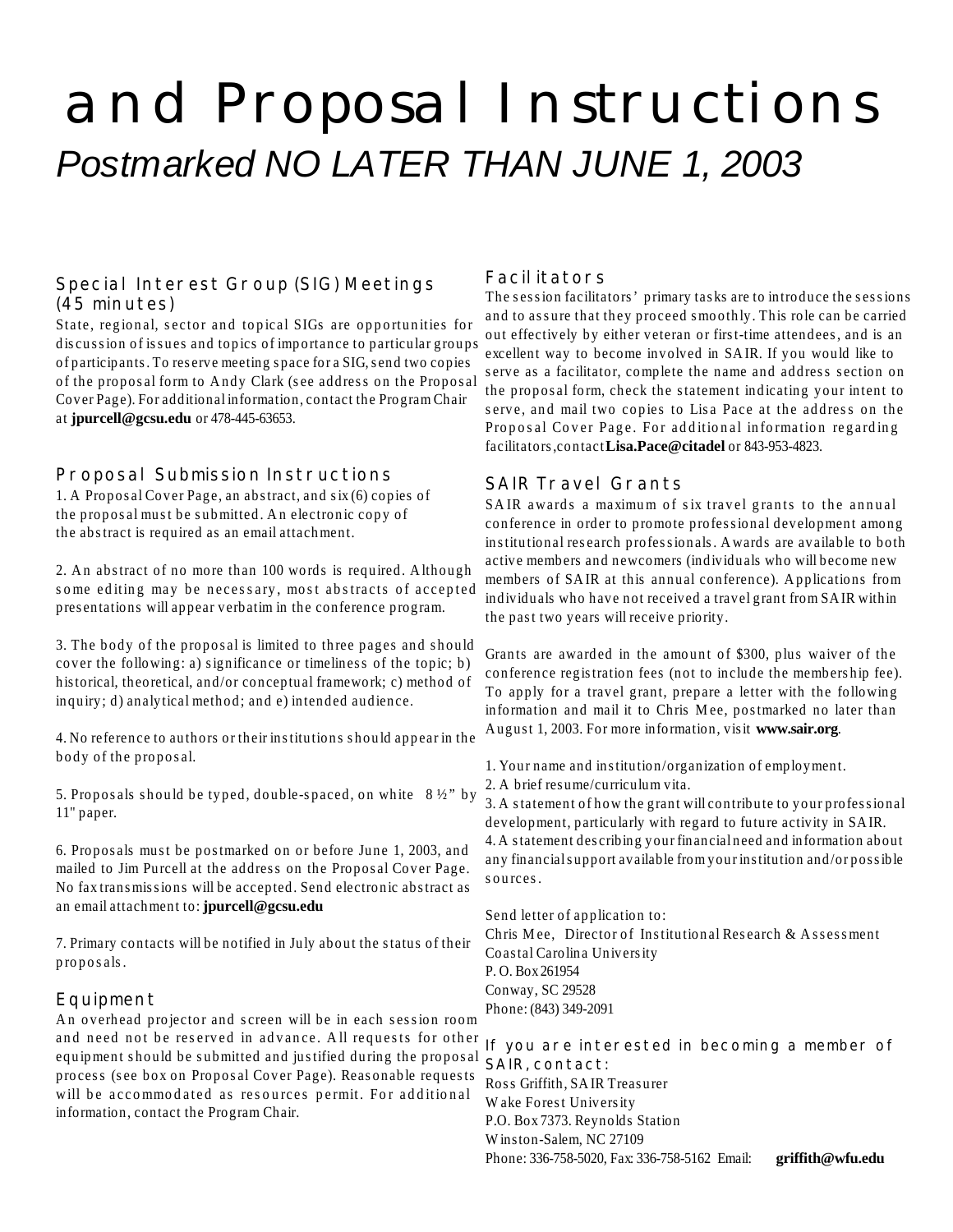#### **Proposal Cover Page** *(Please read the instructions before completing this page.)* **Proposal Postmark Deadline: June 1, 2003**

| <b>Session Track:</b> _____ Accrediation ______ Assessment ______IR _____ Technology _____ Community College                                                                                        |                                                                                                                                                   |                                                                                                                                                                                                                   |  |  |  |  |
|-----------------------------------------------------------------------------------------------------------------------------------------------------------------------------------------------------|---------------------------------------------------------------------------------------------------------------------------------------------------|-------------------------------------------------------------------------------------------------------------------------------------------------------------------------------------------------------------------|--|--|--|--|
| Sessions Format: Check the appropriate bl ank and provide other information where applicable.                                                                                                       |                                                                                                                                                   |                                                                                                                                                                                                                   |  |  |  |  |
| <b>Software Demonstration</b><br>Panel                                                                                                                                                              |                                                                                                                                                   |                                                                                                                                                                                                                   |  |  |  |  |
| Paper                                                                                                                                                                                               | <b>Workshop: Number of workshop participants</b>                                                                                                  |                                                                                                                                                                                                                   |  |  |  |  |
| <b>Poster Session</b><br><b>Special Interest Group</b>                                                                                                                                              | <b>Example 2</b> Minimum<br>Maximum<br>Estimated cost per participant: \$<br>Intended workshop audience:<br>____ Novice ____Intermediate/Advanced |                                                                                                                                                                                                                   |  |  |  |  |
| All sessions, except Poster Sessions, will be provided with an overhead projector and screen. If the use of other equipment is an<br>integral part of your presentation, indicate your needs below. | <b>Special Equipment Request</b>                                                                                                                  |                                                                                                                                                                                                                   |  |  |  |  |
| Computer Projector_______ Internet Access________                                                                                                                                                   |                                                                                                                                                   |                                                                                                                                                                                                                   |  |  |  |  |
| If you checked any of the above boxes, specify exactly what is needed and attach a commentary justifying your request. Requests<br>submitted during this proposal process will receive priority.    |                                                                                                                                                   |                                                                                                                                                                                                                   |  |  |  |  |
| Contact Information:<br>(Required for ALL proposals.) If you are a facilitator, complete<br>this section.<br>__Primary Presenter ____ Facilitator ____ SIG Contact                                  |                                                                                                                                                   | <b>Presenter Signatures (REQUIRED):</b><br>I certify that I will attend the SAIR 2003 conference as a paid<br>attendee if my proposal is accepted, barring any emergency<br>situations. All presenters must sign. |  |  |  |  |
| Name:                                                                                                                                                                                               |                                                                                                                                                   | Date                                                                                                                                                                                                              |  |  |  |  |
| Position:                                                                                                                                                                                           |                                                                                                                                                   |                                                                                                                                                                                                                   |  |  |  |  |
| Institution:                                                                                                                                                                                        | Signature                                                                                                                                         | Date                                                                                                                                                                                                              |  |  |  |  |
| Office Address:                                                                                                                                                                                     | Signature                                                                                                                                         | Date                                                                                                                                                                                                              |  |  |  |  |
| City/State/Zip:                                                                                                                                                                                     |                                                                                                                                                   |                                                                                                                                                                                                                   |  |  |  |  |
| Telephone:                                                                                                                                                                                          |                                                                                                                                                   | Date                                                                                                                                                                                                              |  |  |  |  |
|                                                                                                                                                                                                     | <b>SIG Contacts:</b>                                                                                                                              |                                                                                                                                                                                                                   |  |  |  |  |
| E-mail:                                                                                                                                                                                             | Andy Clark,                                                                                                                                       | Mail 2 copies of this page to:                                                                                                                                                                                    |  |  |  |  |
| <b>Additional Presenter:</b>                                                                                                                                                                        |                                                                                                                                                   | Georgia College & State University                                                                                                                                                                                |  |  |  |  |
| Name:                                                                                                                                                                                               | Campus Box 52,<br>Milledgeville, GA 31061                                                                                                         |                                                                                                                                                                                                                   |  |  |  |  |
| Position:                                                                                                                                                                                           | <b>Facilitators:</b><br>Mail 2 copies of this page to:                                                                                            |                                                                                                                                                                                                                   |  |  |  |  |
| Institution:                                                                                                                                                                                        | Lisa Pace, The Citadel<br>Director of Institutional Research                                                                                      |                                                                                                                                                                                                                   |  |  |  |  |
| Telephone:                                                                                                                                                                                          | 171 Moultrie St.<br>Charleston, SC 29409                                                                                                          |                                                                                                                                                                                                                   |  |  |  |  |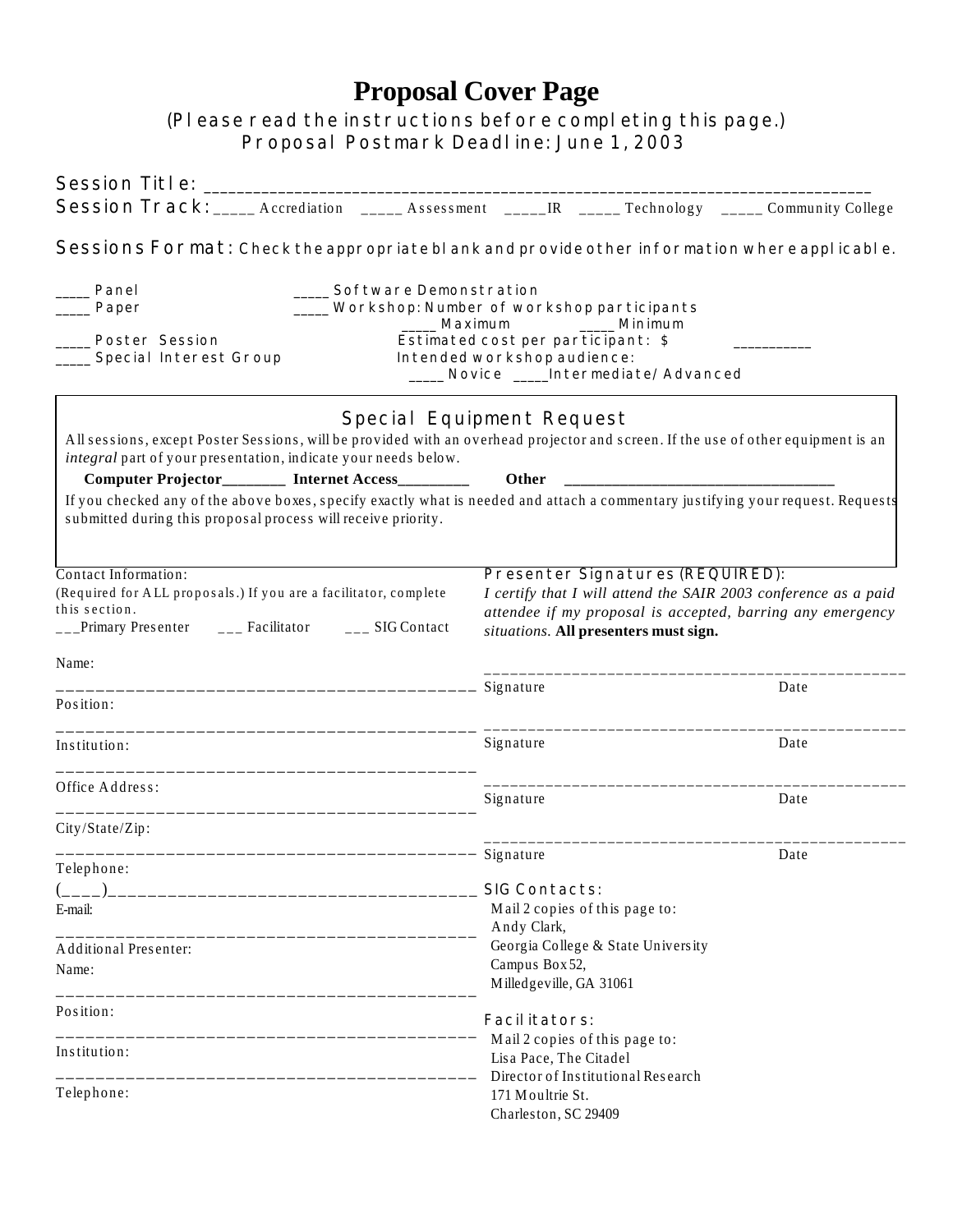



SAIR has established three awards to recognize the contributions of members to the Southern Association or to the field of institutional research. SAIR members are invited to nominate deserving colleagues for one of the following awards and recognitions.

#### **The James R. Montgomery Outstanding Service Award**

This award is given to an individual who has made a significant contribution to SAIR over an extended period of time. Each nominee must have been a SAIR member for over five years and cannot be a member of, or a candidate for, the Board of Directors

during the year nominated. In addition, two of the following criteria must be met:

1) has been a member of the Board of Directors or a chair of either a conference or a presidentially appointed committee; 2) has been an officer of, or a recognized leader in the establishment of, a state or special interest group which has been associated with SAIR; and 3) has made a professional contribution to SAIR by being actively involved in a combination of the following: a) has presented contributed papers at a SAIR conference; b) has organized, offered or acted as a primary participant in workshops at the SAIR annual conference or at workshops sponsored by an affiliated SAIR organization or group; c) has contributed in some other specific significant way that has advanced the professionalism of SAIR.

#### **SAIR Special Recognition Unsung Hero/Heroine Award**

This award recognizes the ongoing contributions of a member to SAIR and to the field of institutional research and planning in the broadest sense. This award honors individuals whose effort and initiative might not otherwise receive public recognition. The types of effort to be considered include management assignments, innovative projects or ideas, development of new initiatives, or other ongoing service to SAIR, other than as an elected officer. [For purposes of this award, officer is defined as President, Secretary or Treasurer.]

All members of SAIR are eligible to receive the award with the following exceptions:

1) A person who has previously won the award; and 2) Officers of SAIR shall not be eligible until five years have passed since completion of their most recent term of office.

#### **Distinguished Membership Award**

Distinguished Membership may be awarded to members or former members who have made distinguished contributions to institutional research. This award is a meaningful recognition of significant effort in the field of institutional research. Distinguished Membership status is retained for the lifetime of the individual. (Persons retiring from active service in institutional research may be recognized through the award of emeritus membership rather than with the Distinguished Membership Award.)

A member or former member nominated for Distinguished Membership should meet the following qualifications: 1) Has been an active and contributing member of SAIR; 2) Has contributed substantially to the field of institutional research over an extended period of time, either in the practice of institutional research or in a supporting role (e.g. faculty, college president); and 3) Has influenced higher education policies and practice through work or research.

**Let your colleagues know you appreciate their hard work by nominating them today for an award!** 

Submittal process on next page. Deadline is August 15.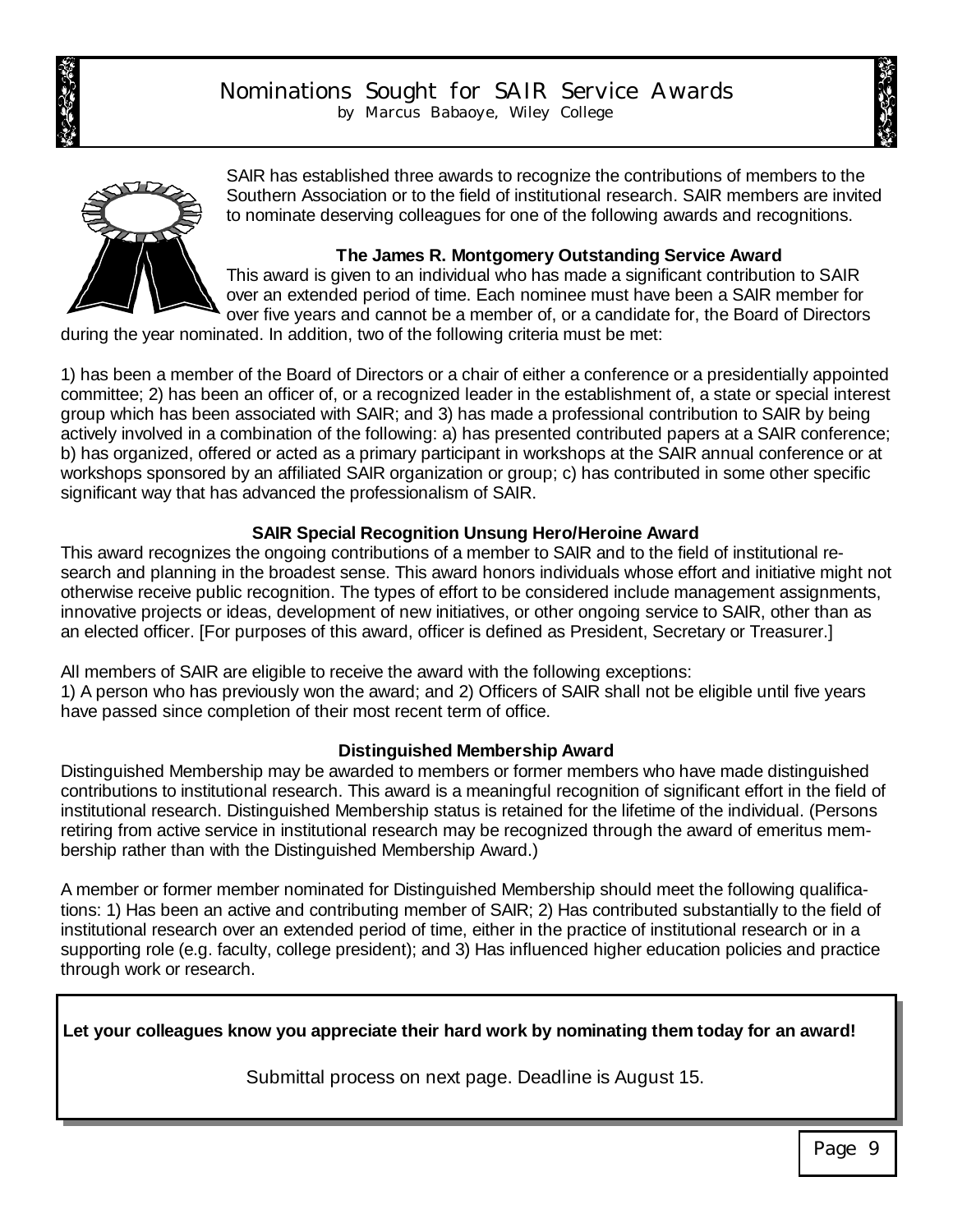#### **SAIR Awards Nomination Submittal Process**

Send an e-mail attachment in Microsoft Word format by **August 15** to mbabaoye@wileyc.edu

SAIR Award Name:

Nominator information**:** name, company or institutional affiliation, position, address, phone, fax, and email.

Nominee information**:** name, company or institutional affiliation, position, address, phone, fax, and email.

Has this nomination been discussed with the nominee?

Provide a brief summary of the nominee's accomplishments in reference to the award for which they are nominated.

Has this achievement been the basis of any other previously awarded SAIR Award? If yes, how does this nomination differ from previous body of work honored?

Provide a narrative summary of 1,000 words or less. Include the following in your narrative: evaluate the nominee's accomplishments and a specific identification of the work to be recognized; explain why the nominee is being recommended for this award with regard to the stated purposes of the award; if the nominee has received another SAIR Award within the last five years, specifically describe why this nomination is appropriate; if the nominee has received a previous SAIR Award, describe why this award nomination does not cover the basis for a previous award; analyze patents if cited; and if the nominee is not the sole author of works, specify the contribution of the nominee.



2002 SAIR Business Meeting Minutes Baton Rouge, Louisiana / October 14, 2002

General Business

At 3:15 p.m., the meeting was called to order. President Sam Lowther welcomed attendees and discussed the following items.

#### Secretary's Report

The business minutes from the 2001 SAIR Conference in Panama City were approved, with El Nault **(**Clemson University) moving and Joseph Hoey (Georgia Institute of Technology) seconding approval.

#### Treasurer's Report

Treasurer Ross Griffith stated that 351 individuals had registered for the SAIR 2002 conference. He reported that the combined bank and investment balance, as of June 30, 2002, was \$68,048. Total assets, as of September 30, 2002, were \$92,377 which included conference registration fees deposited by that date. The Financial Statement, dated October 8, 2002, was moved for approval by Glenn James (Tennessee Tech) and Cornelia Wills (Middle Tennessee State University) seconded.

#### Past-President's Report

Past President Harriott Calhoun reported that the newly elected board members are:

| <b>VP/President-Elect</b> | Jim Purcell    | Georgia College & State University  |
|---------------------------|----------------|-------------------------------------|
| Secretary                 | Teresa Hall    | University of Alabama at Birmingham |
| Member-at-Large           | Marcus Babaoye | <b>Wiley College</b>                |
| Member-at-Large           | Chris Mee      | <b>Coastal Carolina University</b>  |

Page 10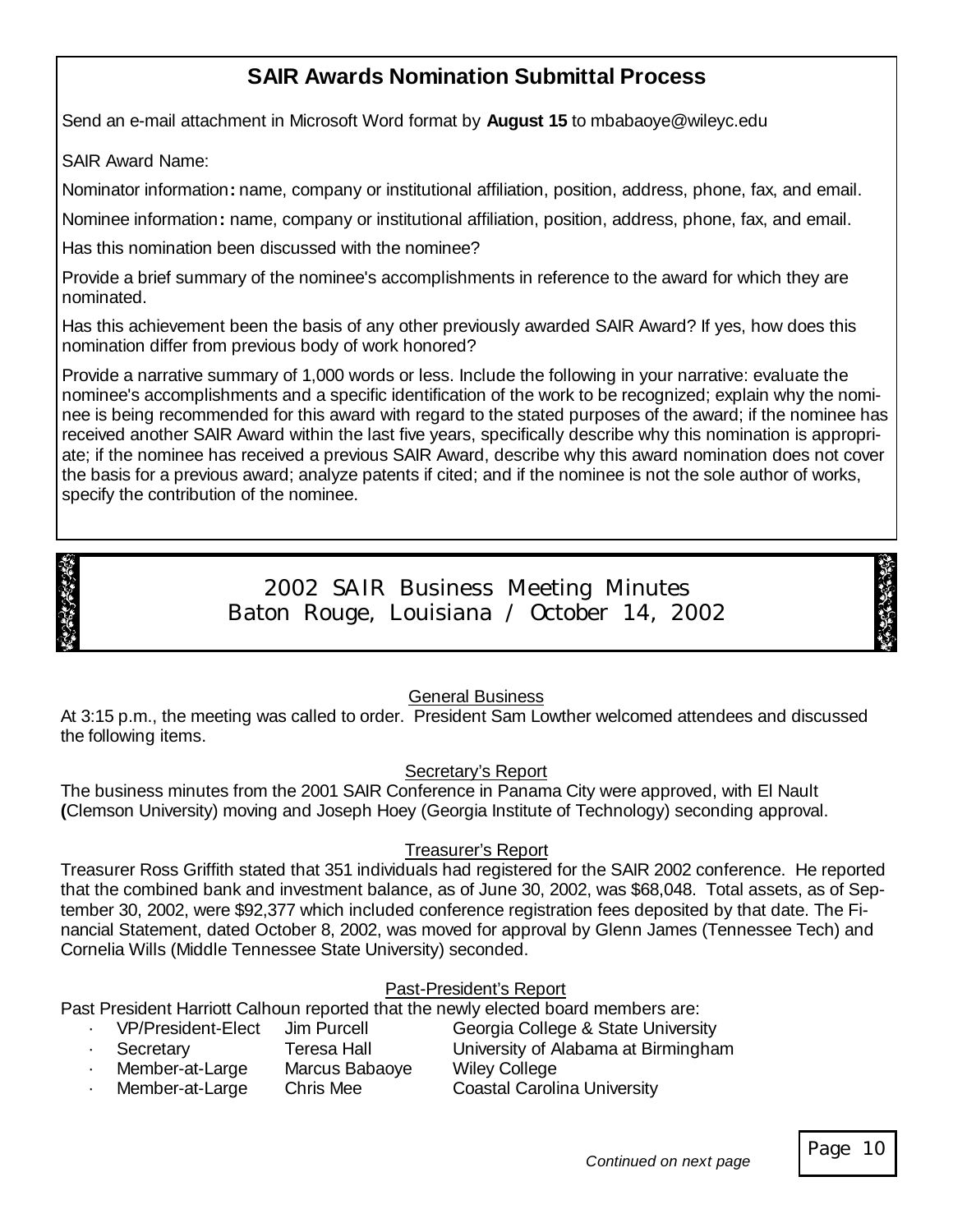#### *Continued*

The newly elected Nominating Committee members are Bill Fendley, University of Alabama; John Kalb, Florida State University; Kathleen Morley, Baylor University; Libby Morris, University of Georgia; and Nerissa Rivera, Duke University.

Past President Calhoun extended congratulations to all who were elected and to the nominating committee for their hard work.

Past President Calhoun announced that the 2003 SAIR Conference will be held at the Sheraton Gunter Hotel in San Antonio, Texas, October 11-14, with Vice President/President-Elect Jim Purcell as program chair. The Sheraton is located in the downtown area near the river walk. Ms. Calhoun also announced that the 2004 SAIR Conference will be held at the Bayview Resort in Biloxi, Mississippi, October 16-19. This will be the first time that a SAIR conference has been held in Mississippi.

Ms. Calhoun announced that the Committee on Missions and Goals has established a travel grant in honor of Julia Duckwall. Julia was the local arrangements chair when SAIR met in Memphis, and was Professional Development Chair for AIR. The travel grant will assist a SAIR member who is a first-time AIR attendee and will pay the FORUM registration fee.

#### President-Elect Report

President-Elect Joseph Hoey thanked the local arrangements committee and planning committee members for their hard work and encouraged attendees to stay until the end of the conference. At the time of this meeting, there were 350 registered participants.

#### Members-at-large Reports

Member-at-large Julie Fulgham stated that the SAIR conference had an excellent slate of workshops, and she thanked all who participated in making the sessions productive.

Member-at-large Cornelia Wills announced that we had 109 newcomers to SAIR compared to 100 last year. Activities for the newcomers included a dinner on Saturday, a workshop, and a reception. Entertainment at the reception was provided by Clemson University. Ms. Wills announced that the travel grant recipients would be announced at the Awards Breakfast.

Member-at-large Jim Eck stated that Joseph Hoey and Emily Cavender hosted the website last year. Emily was also responsible for the design of the program, the redesign of the SAIR logo, and the redesigned SAIR web page. Thanks were extended to Joseph and Emily for their hard work. Jim announced the retirement of Mary Beth Adams and Jane Mathis-Hopson as editors of the *Southern AIR*. Jim will be the new editor, and Ruth Salter and Darla Keel will serve as co-editors. Thanks were extended to Larry Jones, Institute of Higher Education, for the assistance that the Institute provides to SAIR.

Member-at-large Jim Purcell stated that awards for Best Paper, Unsung Hero, and James Montgomery Service Award would be announced during the Awards Breakfast.

#### IHE Report

Larry Jones stated that the SAIR/IHE Institutional Research Alliance continues to serve the purposes of the Association and the Institute of Higher Education as set forth in the Alliance objectives. IHE provides SAIR mail. The faculty of the Institute of Higher Education look forward to working with the SAIR Board and members to keep the Southern region in the forefront of institutional research.

The meeting was adjourned at 4:00.

Respectfully Submitted,

Christine Mee